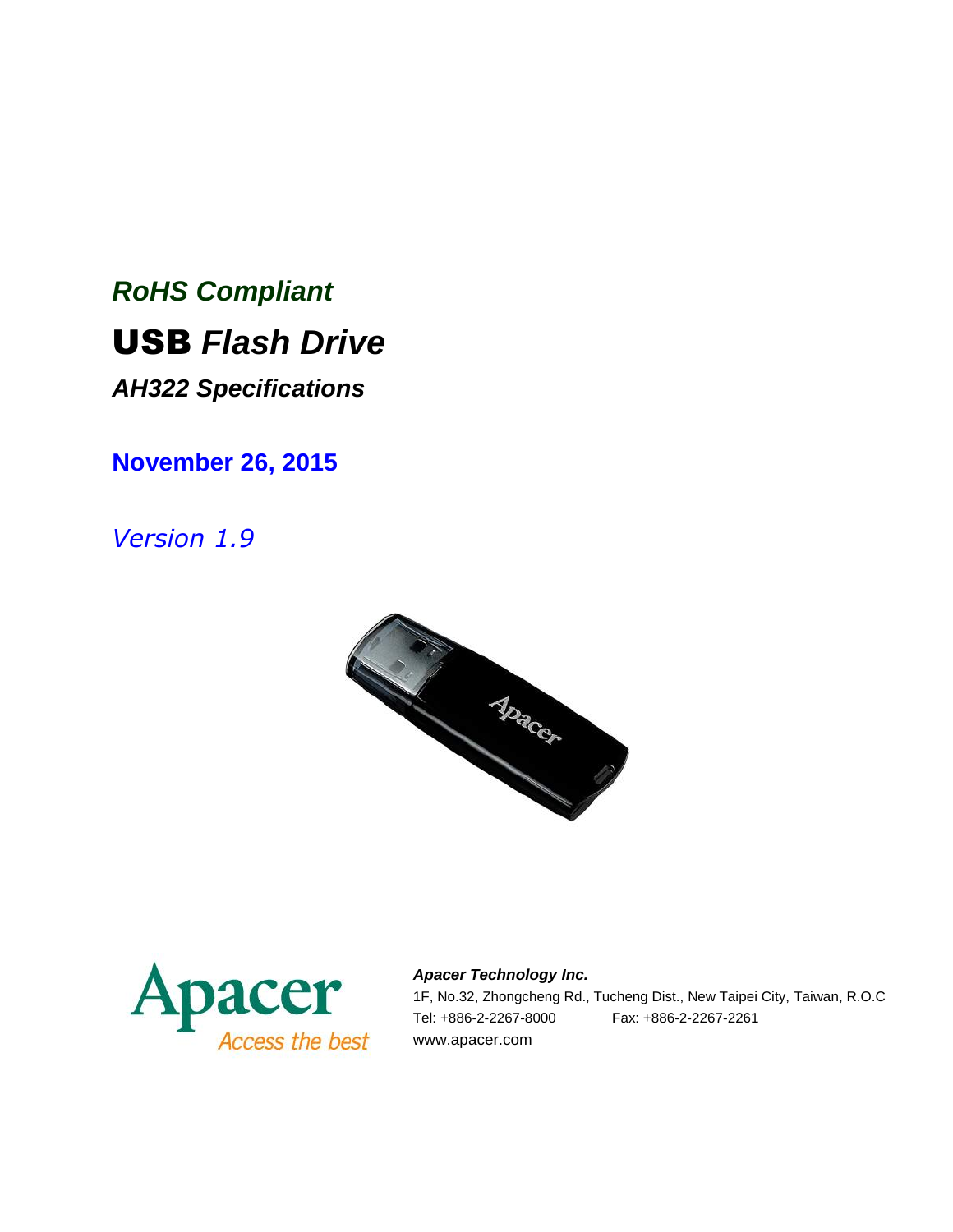

### FEATURES:

 **USB2.0 High-Speed and USB1.1 Full-Speed compatible interface**

#### **Capacity**

- For SLC: 128, 256, 512 MB 1, 2, 4, 8, 16, 32 GB
- For MLC: 4, 8, 16, 32, 64 GB
- **Performance**\*
	- Sustained read: up to 34 MB/s
	- Sustained write: up to 22 MB/s
- **Flash Management**
	- Implements advanced wear-leveling algorithms to substantially increase longevity of flash media
	- ECC

#### **Temperature Ranges**

- Operating: Standard: 0°C to 70°C Extended: -40°C to 85°C
- Storage: -40°C to 85°C
- **Power Consumption (typical)**
	- Active mode: 185 mA
	- Idle mode: 65 mA
	- Operating voltage: 5V
- **RoHS Compliant**
- **Dimensions:** 55.29 x 18.00 x 8.50, unit: ㎜
- **LED Indicator**
- **EMC:** CE, FCC

\* The results for performance and power consumption addressed here may vary in real world platforms.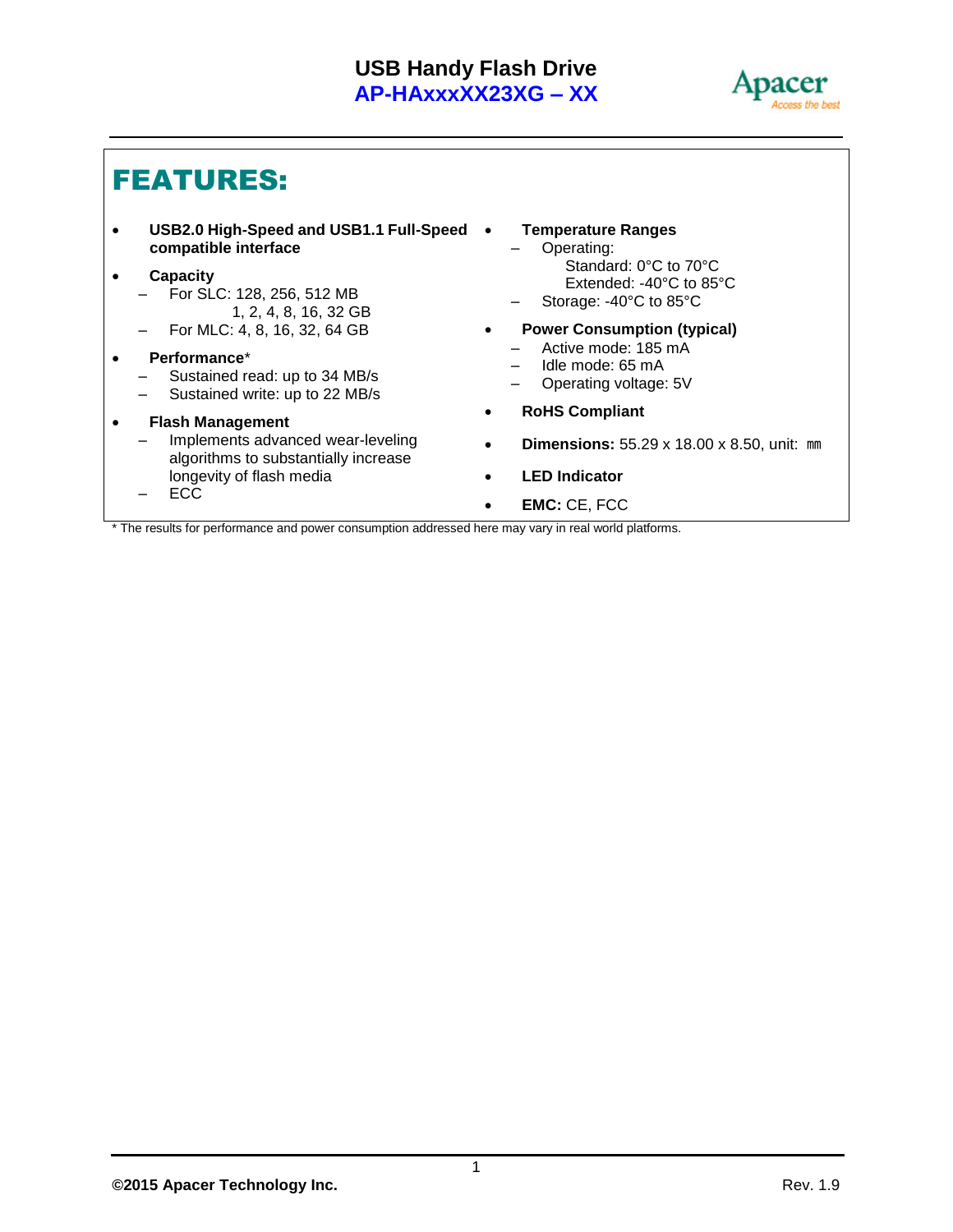

# **Table of Contents**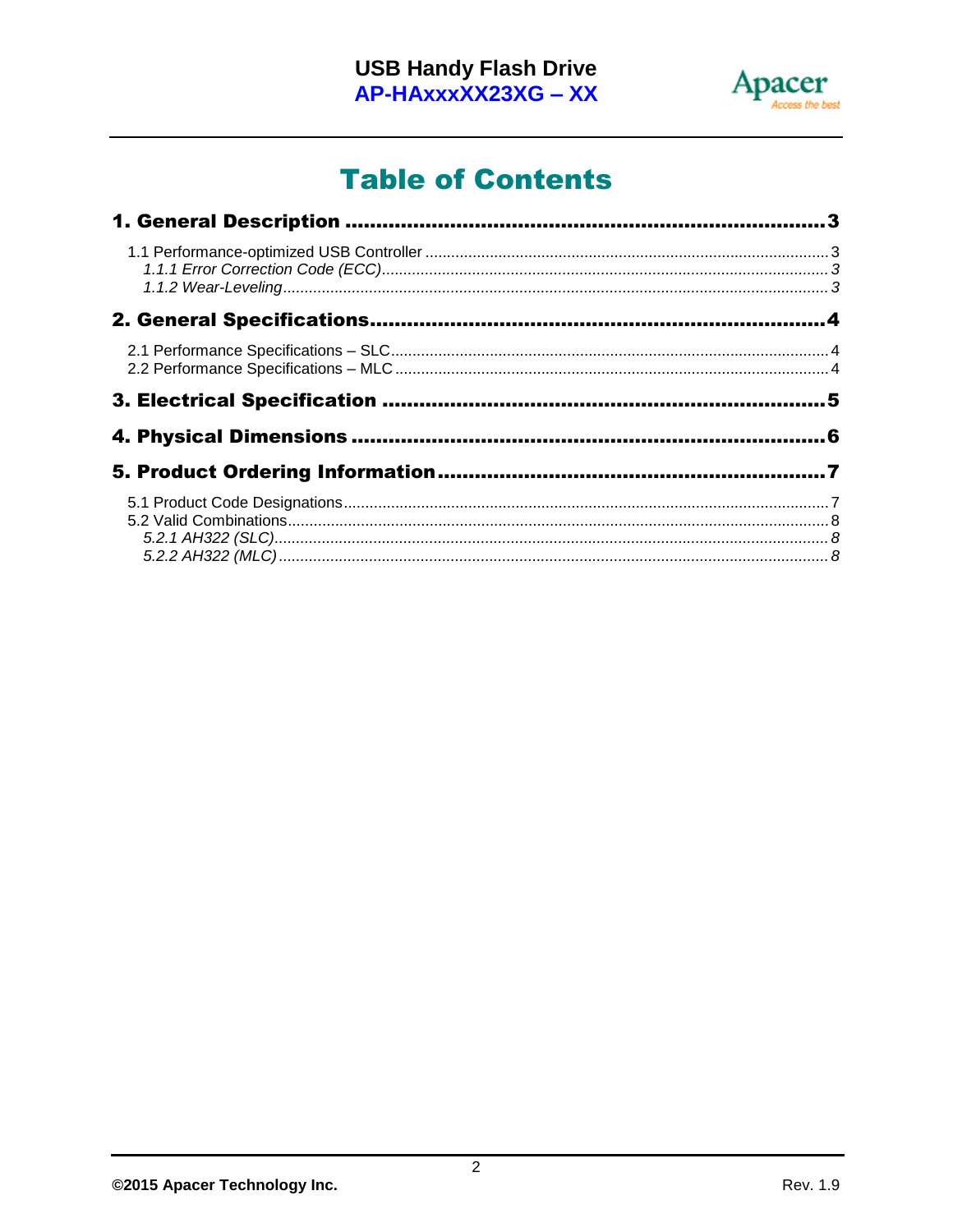

### <span id="page-3-0"></span>1. General Description

Apacer's USB FLASH Drive (UFD) is a high performance flash disk drive designed offering portable storage solutions. UFDs can be plugged into a standard USB 2.0 connector commonly found in desktops, portable computers and even enterprise PC systems. Apacer's UFDs have an efficient built-in microcontroller and file management firmware that ensures ideal performance, functionality and reliability. This product is well suited for portable flash storage applications while operating at minimal power consumption.

### <span id="page-3-1"></span>**1.1 Performance-optimized USB Controller**

The heart of an UDM is the USB controller, which translates standard USB signals to the flash media and controls the data in/out between the controller itself and the flash media. This proprietary USB controller is specifically designed to attain high data throughput from host to flash.

#### <span id="page-3-2"></span>**1.1.1 Error Correction Code (ECC)**

The UDM uses BCH Error Detection Code (EDC) and Error Correction Code (ECC) algorithms which correct up to 24 random single-bit errors for each 1024-byte block of data.

#### <span id="page-3-3"></span>**1.1.2 Wear-Leveling**

Flash memory can be erased a limited number of times. In a typical application, and especially if a file system is used, specific pages are constantly updated (e.g., the page that contains the FAT, registry, etc.). Without any special handling, these pages would wear out more rapidly than other pages, reducing the lifetime of the entire flash. To overcome this inherent deficiency, Apacer's USB-Disk Module (UDM) uses wear-leveling algorithm. This wear-leveling algorithm ensures that consecutive writes of a specific sector are not written physically to the same page in the flash. This distributes flash media usage evenly across all pages, thereby maximizing flash lifetime. The wear-leveling mechanism provides write/erase cycles for reliable data storage over an extended period.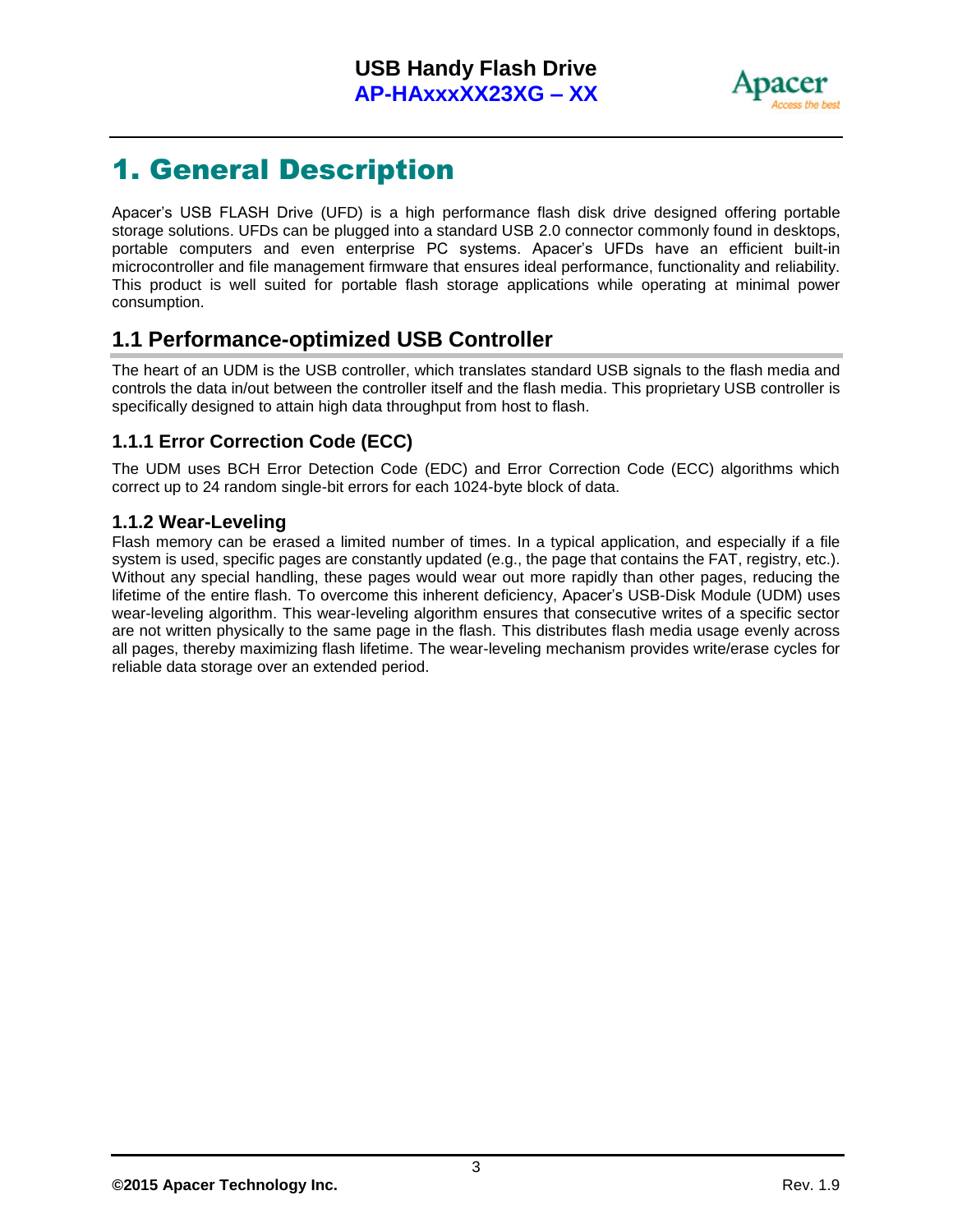

# <span id="page-4-0"></span>2. General Specifications

| Interface          | High-speed USB2.0 compliant; backward compatible with USB 1.1 |  |
|--------------------|---------------------------------------------------------------|--|
| Performance*       | SLC: up to 34 MB/s (read); 22 MB/s (write)                    |  |
|                    | MLC: up to 33 MB/s (read); 16 MB/s (write)                    |  |
| <b>Temperature</b> | 0 to $70^{\circ}$ C                                           |  |
| <b>Shock</b>       | Half sine wave 40 G, 11ms / Square wave 100 G, 6ms            |  |
| <b>EMC</b>         | FCC, CE                                                       |  |
| <b>MTBF</b>        | 2,000,000 hours (SLC) / 1,000,000 (MLC)                       |  |

\*Results may vary from flash configurations or host system settings.

#### <span id="page-4-1"></span>**2.1 Performance Specifications – SLC**

| <b>Capacity</b><br><b>Performance</b> | <b>256 MB</b> | 512 MB   1 GB   2 GB   4 GB   8 GB   16 GB |    |     |    |    | 32 GB |
|---------------------------------------|---------------|--------------------------------------------|----|-----|----|----|-------|
| <b>Sustained read (MB/s)</b>          | 31            |                                            |    | 34  | 28 |    |       |
| <b>Sustained write (MB/s)</b>         | 10            | 15                                         | 19 | 1 Q |    | つつ |       |
| $\cdots$                              |               |                                            |    |     |    |    |       |

Note: results may vary depending on flash configurations or host system settings

### <span id="page-4-2"></span>**2.2 Performance Specifications – MLC**

| <b>Capacity</b><br><b>Performance</b> | 4 GB |    | 8 GB   16 GB   32 GB |    | 64 GB    |
|---------------------------------------|------|----|----------------------|----|----------|
| <b>Sustained read (MB/s)</b>          | 32   | 32 | 33                   | 33 | 29       |
| <b>Sustained write (MB/s)</b>         | 10   | 10 | 14                   | 16 | 1 $\cap$ |

Note: results may vary depending on flash configurations or host system settings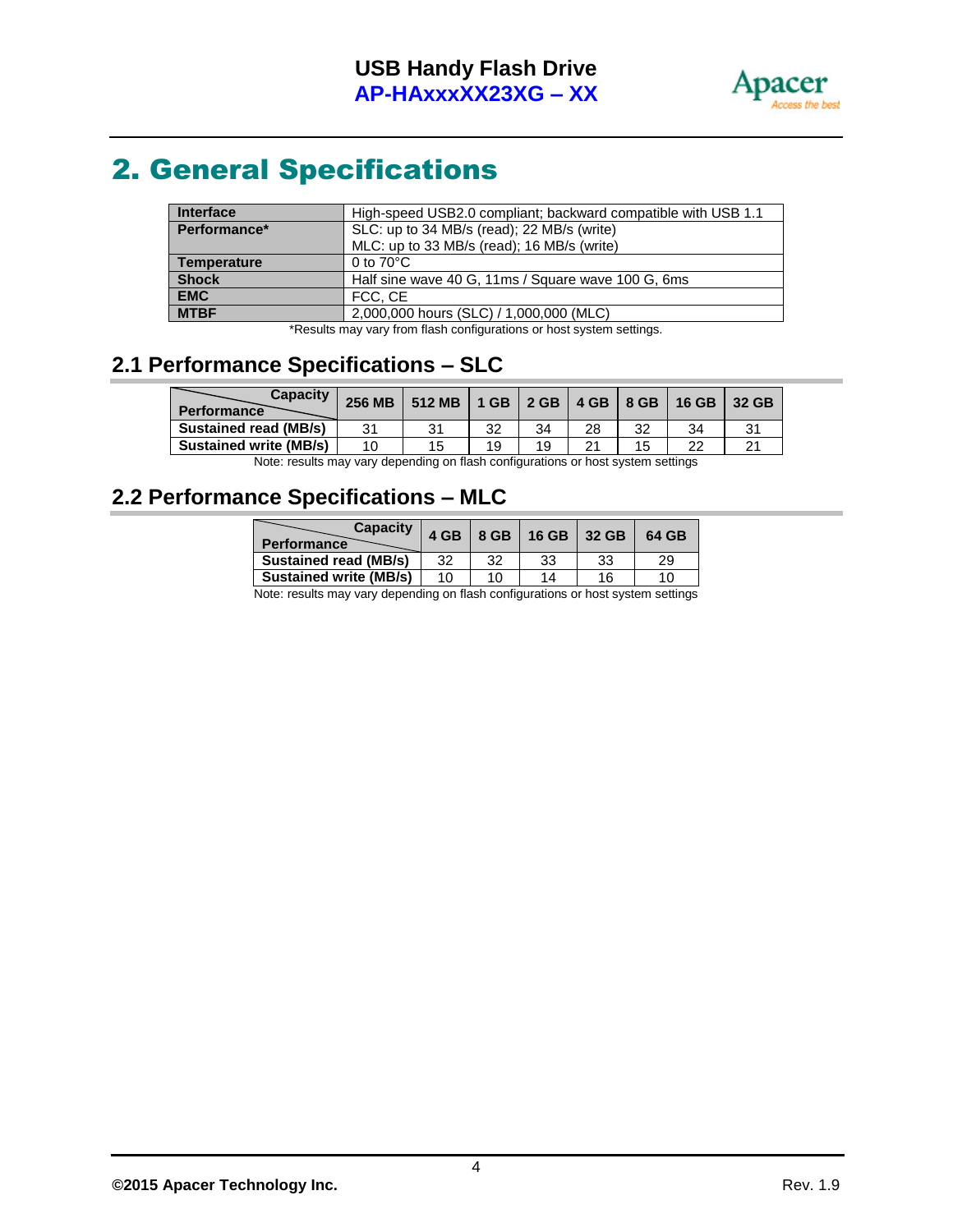

# <span id="page-5-0"></span>3. Electrical Specification

*Caution: Absolute Maximum Stress Ratings* – Applied conditions greater than those listed under "Absolute Maximum Stress Ratings" may cause permanent damage to the device. This is a stress rating only and functional operation of the device at these conditions or conditions greater than those defined in the operational sections of this data sheet is not implied. Exposure to absolute maximum stress rating conditions may affect device reliability.

| <b>Parameters</b>         | <b>Conditions</b>             |
|---------------------------|-------------------------------|
| Ambient temperature       | 0 to $70^{\circ}$ C           |
| Storage temperature       | -40 to $85^{\circ}$ C         |
| Required power supply     | $4.5 - 5.5V$                  |
| Input power (VDD)         | $-0.3V$ (min.) to 5.5V (max.) |
| Voltage on any pin except | -0.3V (min.) to $VDD + 0.3V$  |
| VDD with respect to GND   | (max.)                        |

| Table: Absolute Stress Rating |  |
|-------------------------------|--|
|                               |  |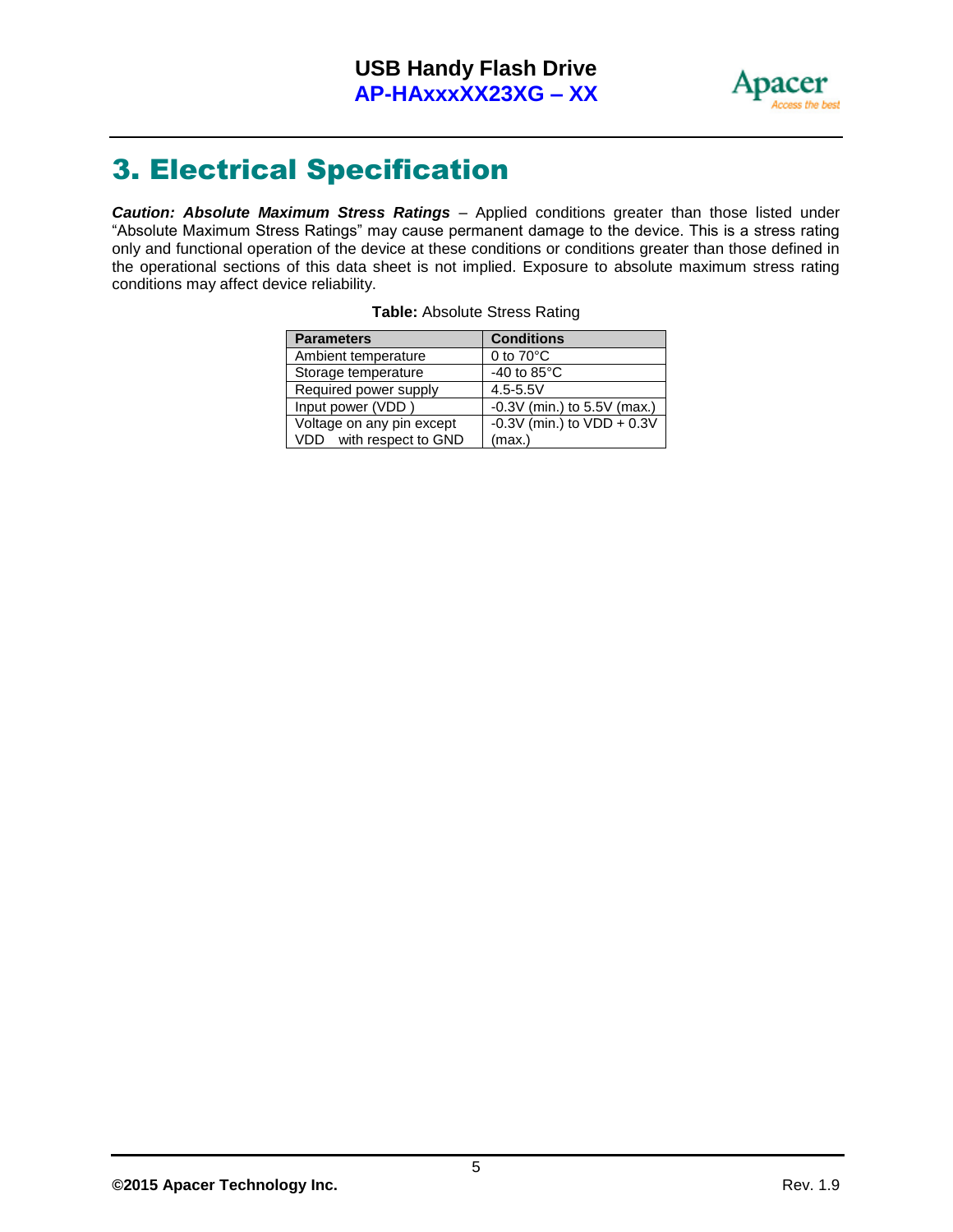

# <span id="page-6-0"></span>4. Physical Dimensions



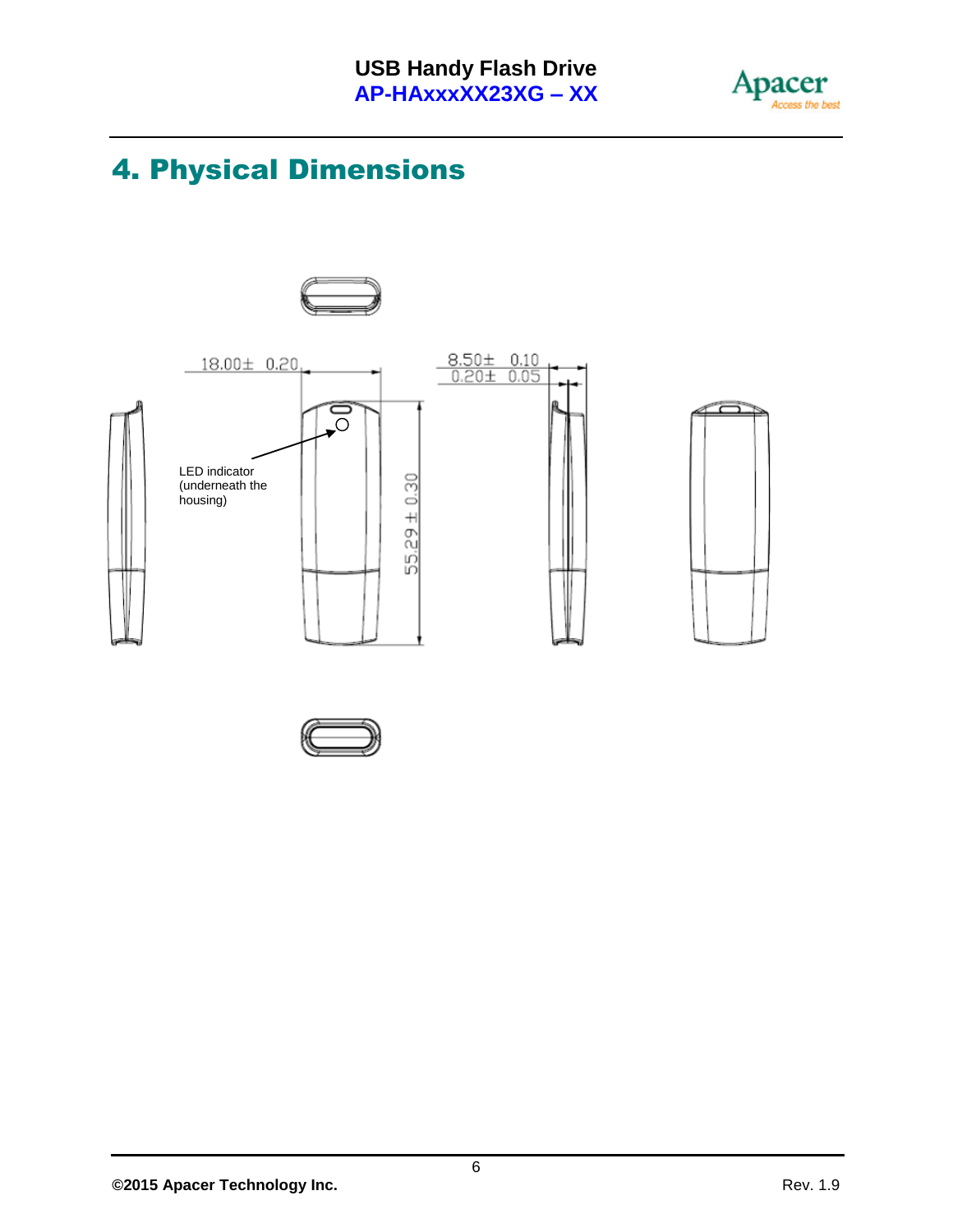

# <span id="page-7-0"></span>5. Product Ordering Information

### <span id="page-7-1"></span>**5.1 Product Code Designations**

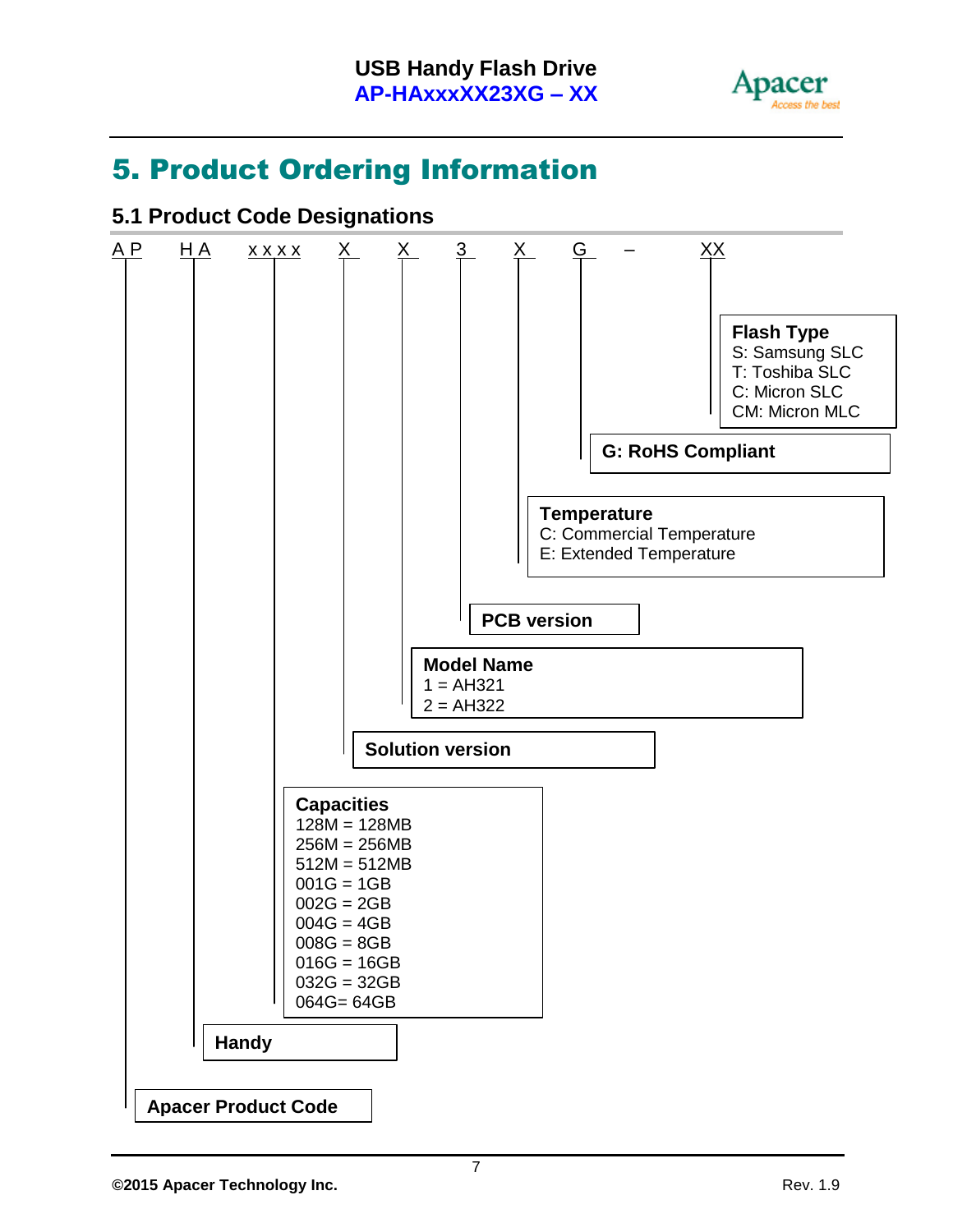

### <span id="page-8-0"></span>**5.2 Valid Combinations**

#### <span id="page-8-1"></span>**5.2.1 AH322 (SLC)**

| <b>Capacity</b> | <b>Standard</b>  | <b>Extended</b>  |
|-----------------|------------------|------------------|
| 128 MB          | APHA128MR23CG-2T | APHA128MT23EG-2T |
| 256 MB          | APHA256MR23CG-2T | APHA256MT23EG-2T |
| 512 MB          | APHA512MR23CG-2T | APHA512MT23EG-2T |
| 1 GB            | APHA001GR23CG-2T | APHA001GT23EG-2T |
| $2$ GB          | APHA002GR23CG-2T | APHA002GT23EG-2T |
| 4 GB            | APHA004GR23CG-2T | APHA004GT23EG-2T |
| 8 GB            | APHA008GR23CG-2T | APHA008GT23EG-2T |
| 16 GB           | APHA016GR23CG-2T | APHA016GT23EG-2T |
| 32 GB           | APHA032GR23CG-2T | APHA032GT23EG-2T |

#### <span id="page-8-2"></span>**5.2.2 AH322 (MLC)**

| Capacity | <b>Standard</b>                         | <b>Extended</b> |
|----------|-----------------------------------------|-----------------|
| 4 GB     | APHA004GR23CG-CM APHA004GT23EG-CM       |                 |
| 8 GB     | APHA008GR23CG-CM APHA008GT23EG-CM       |                 |
|          | 16 GB APHA016GR23CG-CM APHA016GT23EG-CM |                 |
|          | 32 GB APHA032GR23CG-CM APHA032GT23EG-CM |                 |
|          | 64 GB APHA064GR23CG-CM APHA064GT23EG-CM |                 |
|          |                                         |                 |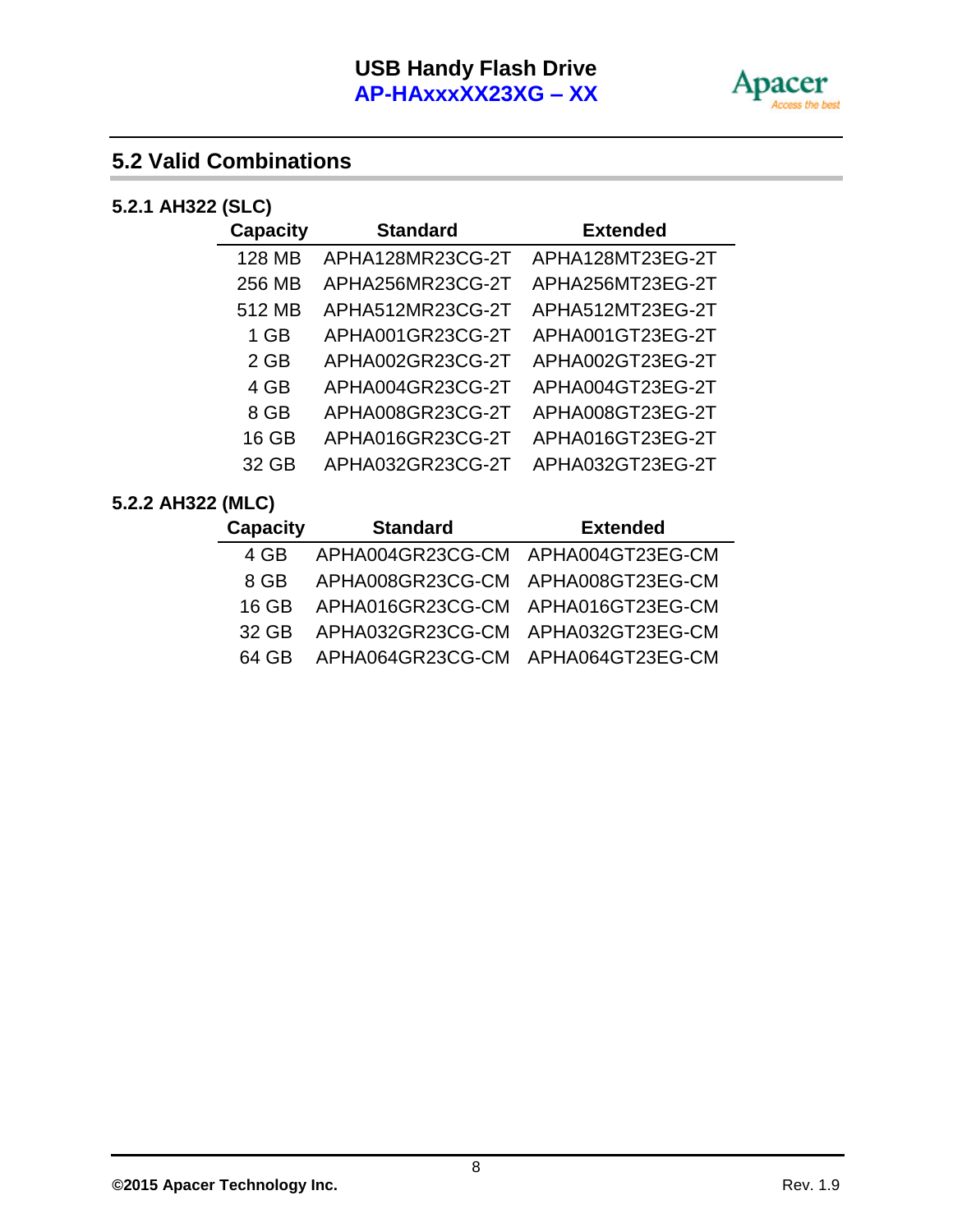

### Revision History

| <b>Revision</b> | <b>Description</b>                                                                                                                | <b>Date</b>                      |
|-----------------|-----------------------------------------------------------------------------------------------------------------------------------|----------------------------------|
| 1.0             | <b>Official Release</b>                                                                                                           | August 11 <sup>th</sup> , 2011   |
| 1.1             | <b>Updated Product Ordering Information</b>                                                                                       | June 20 <sup>th</sup> , 2012     |
| 1.2             | <b>Updated Product Ordering Information</b><br>contents relating to extended temperature are removed                              | July 2 <sup>nd</sup> , 2012      |
| 1.3             | Updated read/write performance due to change in NAND flash use<br>Updated addresses of Taiwan headquarter and the office in India | August 6 <sup>th</sup> , 2013    |
| 1.4             | Added performance tables                                                                                                          | June 4 <sup>th</sup> , 2014      |
| 1.5             | Added SLC extended temperature to the product line up                                                                             | October 17 <sup>th</sup> , 2014  |
| 1.6             | <b>Updated Product Ordering Information</b>                                                                                       | November 17 <sup>th</sup> , 2014 |
| 1.7             | <b>Updated Product Ordering Information</b>                                                                                       | February 17 <sup>th</sup> , 2015 |
| 1.8             | Added storage temperature                                                                                                         | November 11 <sup>th</sup> , 2015 |
| 1.9             | Added 64GB support                                                                                                                | November 26 <sup>th</sup> , 2015 |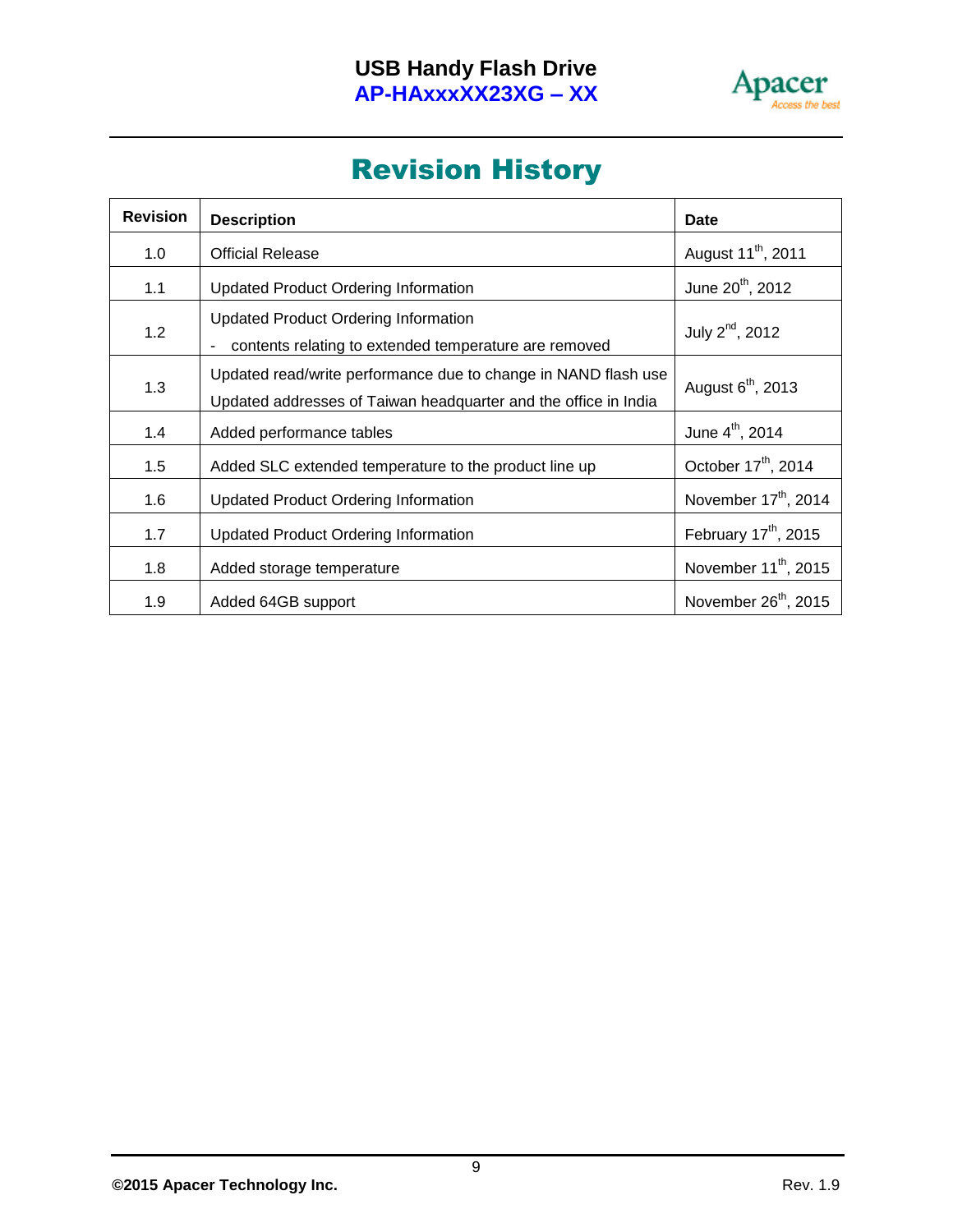

### Global Presence

| <b>Taiwan (Headquarters)</b> | <b>Apacer Technology Inc.</b><br>Apacer Technology Inc.<br>1F., No.32, Zhongcheng Rd., Tucheng Dist.,<br>New Taipei City 236, Taiwan R.O.C.<br>Tel: 886-2-2267-8000<br>Fax: 886-2-2267-2261<br>amtsales@apacer.com            |
|------------------------------|-------------------------------------------------------------------------------------------------------------------------------------------------------------------------------------------------------------------------------|
| U.S.A.                       | Apacer Memory America, Inc.<br>46732 Lakeview Blvd., Fremont, CA 94538<br>Tel: 1-408-518-8699<br>Fax: 1-510-249-9568<br>sa@apacerus.com                                                                                       |
| Japan                        | <b>Apacer Technology Corp.</b><br>5F, Matsura Bldg., Shiba, Minato-Ku<br>Tokyo, 105-0014, Japan<br>Tel: 81-3-5419-2668<br>Fax: 81-3-5419-0018<br>jpservices@apacer.com                                                        |
| <b>Europe</b>                | Apacer Technology B.V.<br>Science Park Eindhoven 5051 5692 EB Son,<br>The Netherlands<br>Tel: 31-40-267-0000<br>Fax: 31-40-267-0000#6199<br>sales@apacer.nl                                                                   |
| China                        | Apacer Electronic (Shanghai) Co., Ltd<br>Room D, 22/FL, No.2, Lane 600, JieyunPlaza,<br>Tianshan RD, Shanghai, 200051, China<br>Tel: 86-21-6228-9939<br>Fax: 86-21-6228-9936<br>sales@apacer.com.cn                           |
| India                        | <b>Apacer Technologies Pvt Ltd,</b><br>Unit No.201, "Brigade Corner", 7 <sup>th</sup> Block Jayanagar,<br>Yediyur Circle, Bangalore - 560082, India<br>Tel: 91-80-4152-9061<br>Fax: 91-80-4170-0215<br>sales_india@apacer.com |